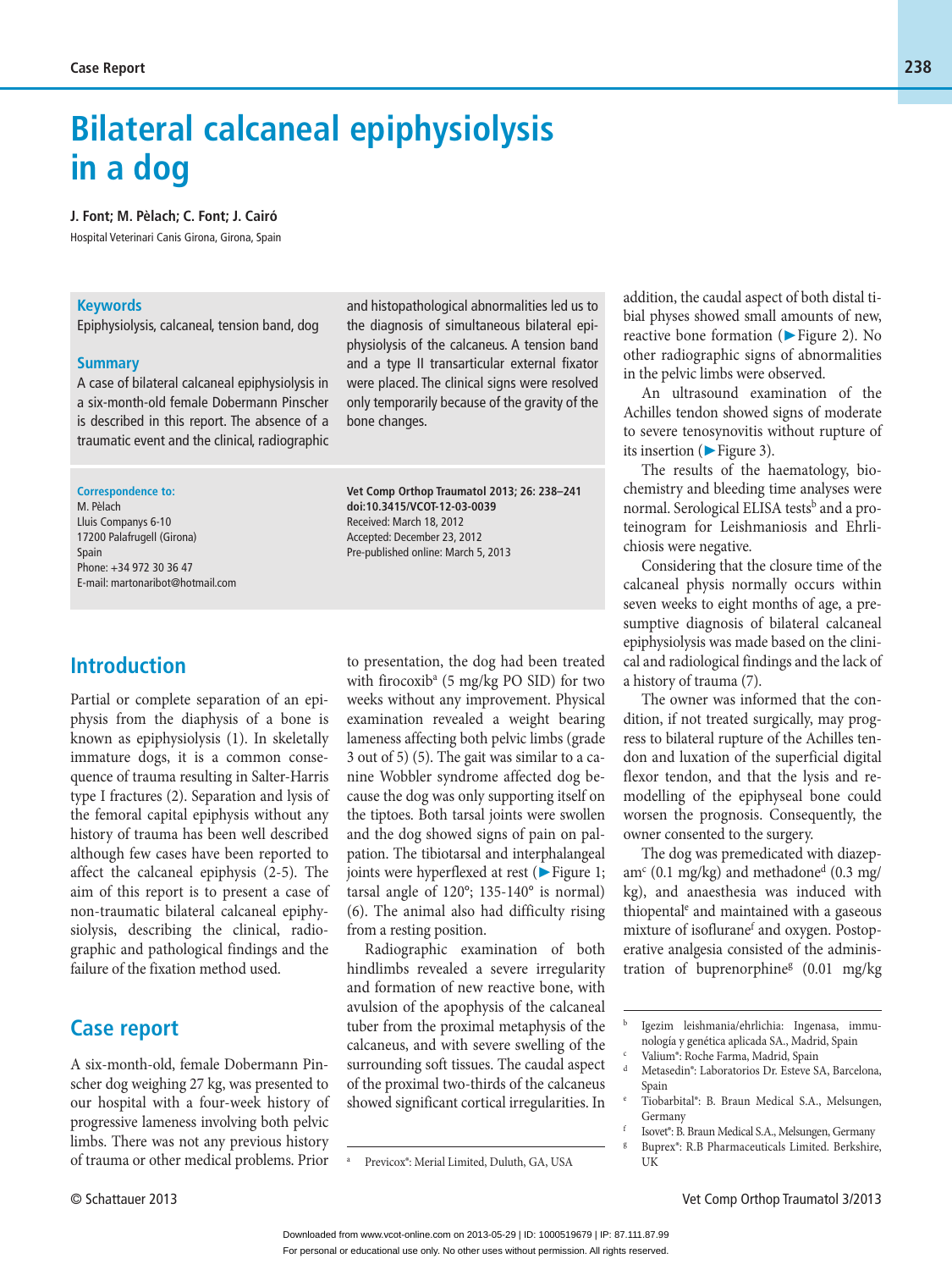

**Figure 1** At rest, hyperflexion and swelling of the tibiotarsal and interphalangeal joints.



**Figure 2** Lateral radiographic images of the **A)** left and **B)** right hindlimbs. Nonunion between the calcaneal tuber with the body of the calcaneus. Evidence of bone remodelling.

I.M.) as required. Additionally the administration of carprofen<sup>h</sup> (2.2 mg/kg SC BID) was continued for five days. Cephalotine<sup>i</sup> (25 mg/kg IV) was administered at induction and then, after surgery, twice a day. Intra-operatively, the medial and lateral processes of the tuber calcanei on both sides were inspected and the bone appeared weak and fibrous in consistency. Tissue samples were collected from the separation between the epiphysis and metaphysis for histology. We decided to reduce and stabilize the epiphysis with bilateral pins and a tension band. When the tension band was placed, due to the weakness of the bone, the damaged epiphysis collapsed.

To counteract the traction forces exerted by the Achilles tendon, a type II transarticular bilateral external fixator was placed on both pelvic limbs. One 2 mm positiveprofile threaded cortical pin was placed from the medial aspect of the tibial diaphysis, and two additional 2 mm positive-profile threaded cortical pins were placed through the metatarsal bones. The 4 mm connecting bars were linked with a frontal connecting bar to improve the stability of the fixation ( $\blacktriangleright$  Figure 4).

Histologic examination of the surgically removed specimens showed areas with loss of the trabecular bone structure with formation of organized and disorganized osteoid tissue



**Figure 3** Ultrasound image (Linear 10 MHz probe) of the Achilles tendon showed signs of moderate to severe tenosynovitis without rupture.

associated with a large amount of fibrocartilaginous proliferation (▶ Figure 5).

Post-surgically, the animal improved its standing position, and hyperflexion of the toes was not present. The lameness was reduced considerably. Unfortunately, the animal's condition worsened three weeks after the surgery; the animal showed digital hyperflexion and the radiographs revealed implant failure and collapse of the physis and progression of the osteolysis (▶ Figure 6). Revision surgery or tarsal arthrodesis were proposed but the owner refused these treatment options and the animal was euthanatized.





**Figure 4** Postoperative lateral radiographic images of the **A)** left and **B)** right hindlimb. Stabilization achieved with pins, a tension band and a type II transarticular external fixator.

Rimadyl®: Pfizer, Sandwich, UK

Cefalotina®: Laboratorios Normon, Madrid, Spain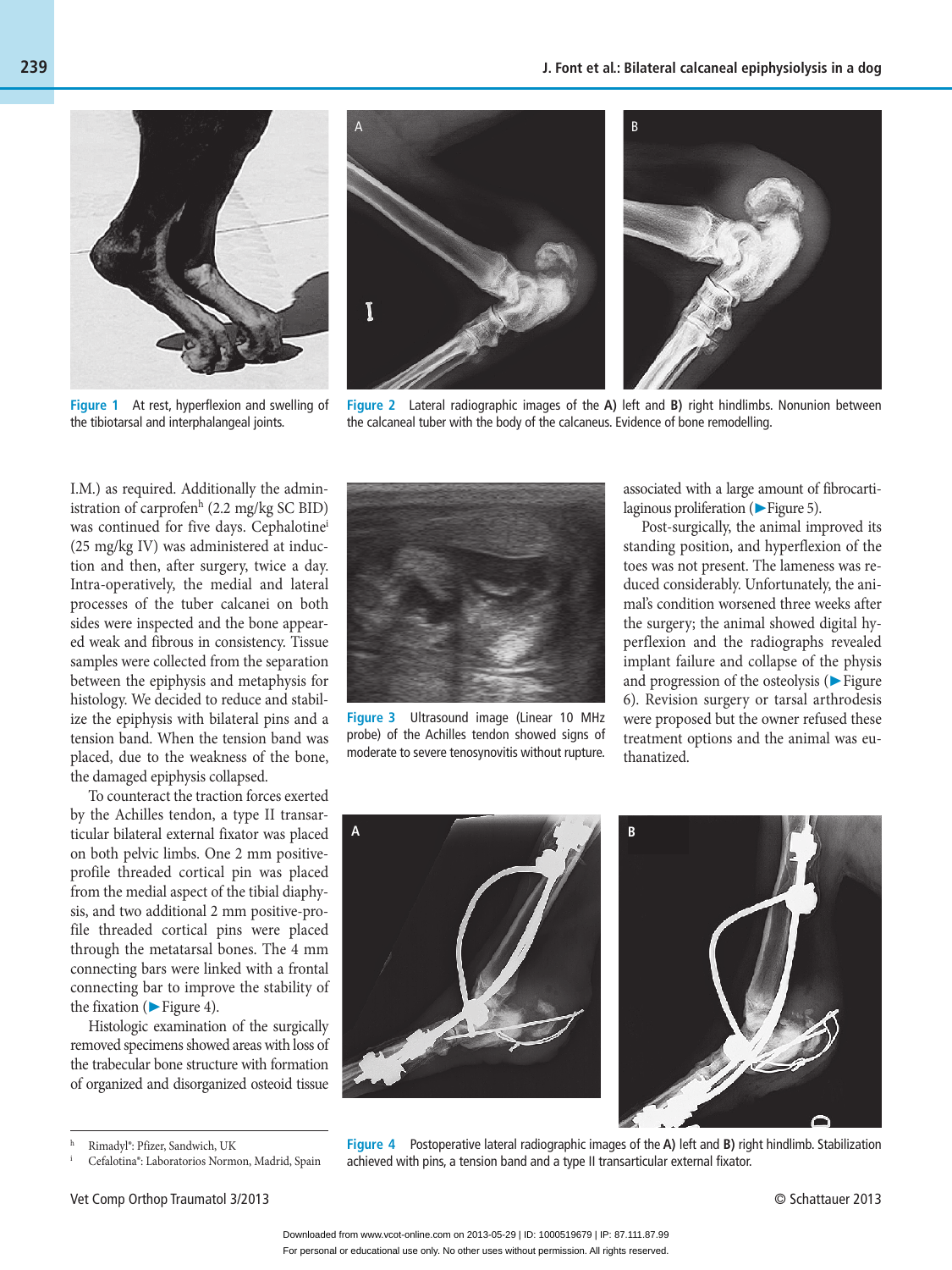

**Figure 5** 

**A)** Irregular bone trabeculae and proliferating osteoblasts producing bone matrix. **B)** Irregularly arranged chondroid tissue in the periphery of bone growth. H/E. 200x. (Images courtesy of Histovet).

# **Discussion**

Few reports in the literature provided guidance about the proper treatment of this condition of calcaneal epiphysiolysis. We found two other reports of bilateral calcaneal epiphysiolysis in the dog (4, 5). These authors recommended either application of a cast and cage rest or surgical treatment (5). Considering the severity of the progression of the bone remodelling and lysis, we decided that surgery was the best approach.

 The tension band technique is an accepted stabilization method for bone fragments under traction (6). This technique was used in the two cases described prior to ours, but both had problems with bone union.

Van Ee and colleagues reported the case of a 13-month-old Rottweiler treated with a tension band that had to undergo revision surgery 25 weeks after the initial surgical repair because of implant failure and the inefficacy of the conservative treatment. The radiographs showed a proximal epiphyseal separation of the tuber calcaneus. An epiphysiodesis of the right calcaneus was performed using a 4.5 mm cortical bone screw in lag fashion with a spiked washer and autogenous cancellolus bone graft (4). We were not able to use this method because of the age of our patient and the weakness of the bone (4).

Elkins and colleagues reported the case of a six-month-old Dobermann Pinscher treated with a bilateral tension band and stabilized with bilateral modified Robert Jones bandages supported with fibreglass.

One of the epiphyses was displaced dorsally because of the distraction produced by the calcaneal tendon mechanism. During the follow-up period the hock remained swollen with limited weight bearing on the limb. However, after jumping, a fracture through the distal hole of the tension band wire in the calcaneal body occurred (5).

Compared with these previously reported cases, the radiological signs of bone changes (bone lysis and remodelling) were much worse in our case. For this reason, we



**Figure 6** Lateral radiograph of the right hindlimb (3 weeks after surgery). Separation and collapse of the physis and progression of the osteolysis.

decided to treat both extremities surgically by using a tension band. In order to maintain the standing angulation, a type II transarticular external fixator reinforced with a cranial interconnecting bar to provide a temporary joint immobilization was placed. Nevertheless we were aware that the immobilization of the tarsal joint did not completely eliminate calcaneal tendon traction during weight bearing (8).

There are many unproven theories explaining the aetiology of calcaneal epiphysiolysis (4- 6). The most accepted one is that this condition may be a form of osteochondrosis (4, 5). This is known as a generalized skeletal disturbance of endochondral ossification in which parts of the physis or the deeper layers of the articular surfaces fail to mature (6). Less accepted theories include an excess of mechanical traction on the epiphysis because of an increased tibiotarsal angle. This is more frequently seen in large dog breeds such as the Rottweiler (4).

The epiphysis of the calcaneus is a traction epiphysis and may represent a former sesamoid in the gastrocnemius tendon (4, 9). Physeal areas are considered to be a natural weak point during periods of rapid growth (3).

Sever's disease, and other similar conditions described in human medicine such as Osgood-Schlatter disease, little-leaguer's elbow, and iliac apophysitis are believed to be caused by decreased resistance to shear stress at the bone-growth plate interface (10). Studies have indicated that traction epiphyses have a higher composition of fibrocartilage than epiphyses subjected